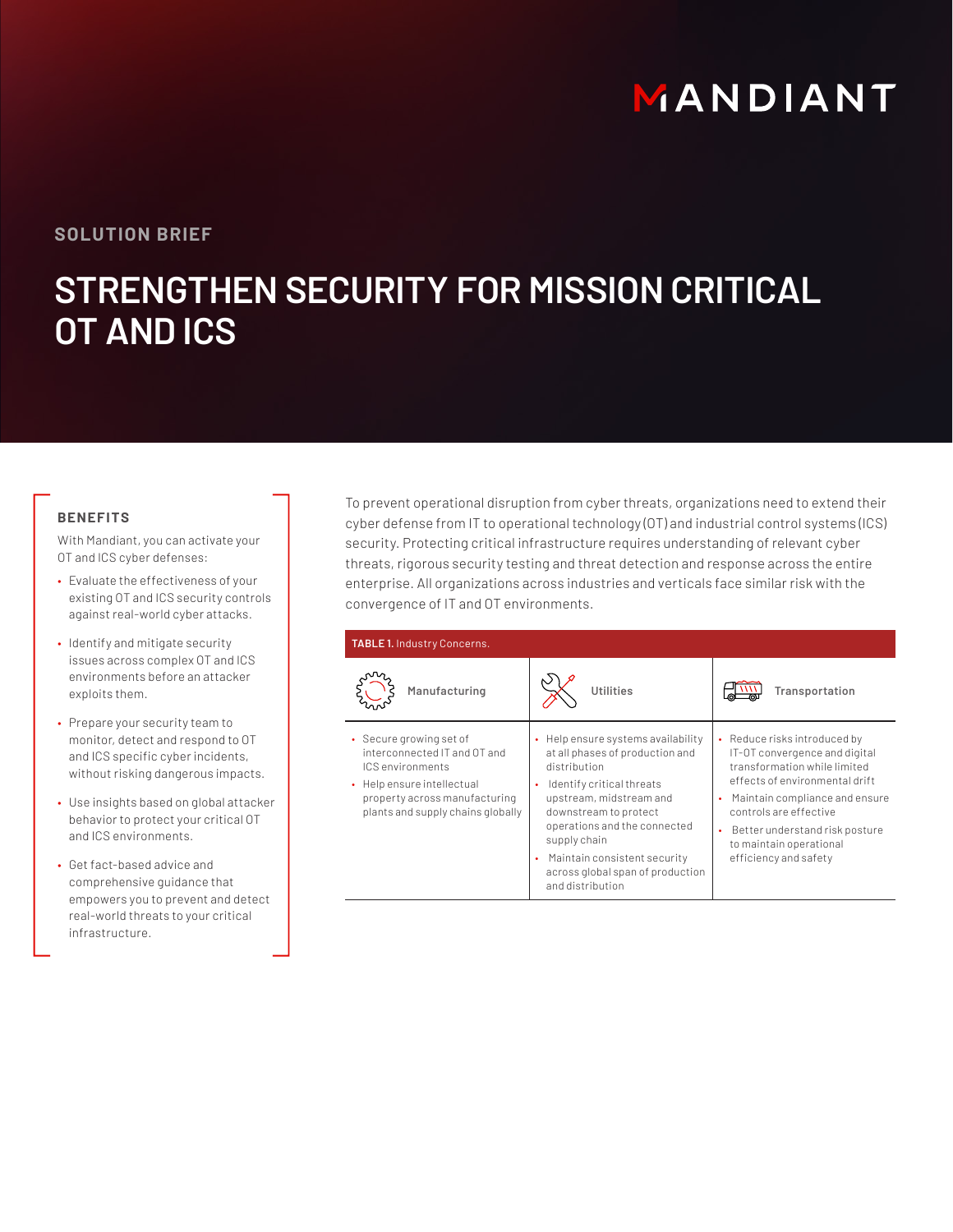There has been a rapid growth of OT vulnerabilities since 2010, the year Stuxnet was disclosed. Most vulnerabilities Mandiant tracks in this space appeared after 2010, and an upward trend in their growth is expected.



**FIGURE 1.** All known ICS attacks in the past 10+ years employed basic TTPs, followed the standard attacker lifecycle and used Windows/Linux malware.

#### **How Mandiant Helps Address This Challenge**

Mandiant delivers a specialized set of services and SaaS offerings to mitigate the risks to operational technology with the convergence of IT and OT environments. We help you protect those systems through our threat intelligence teams, Managed Defense experts, consultants and training.

We identify both strategic steps and tactical actions to mitigate security risks and improve security defenses across different layers of OT and ICS environments.

#### **Leverage Threat Intelligence**

#### **Mandiant Advantage Threat Intelligence Fusion**

Takes cyber threat intelligence to the next level. Combine all the benefits of our Security Operations, Digital Threat Monitoring and Vulnerability subscriptions with a deeper understanding of cyber threat trends. This [subscription includes cyber physical](https://www.mandiant.com/advantage/threat-intelligence/subscribe)  [system threats,](https://www.mandiant.com/advantage/threat-intelligence/subscribe) via tens of thousands of uniquely crafted financial intelligence reports.

#### **Detect and Respond to Threats Managed Defense for OT**

Technology alone does not fully protect against a determined attacker or accidental misuse. Finding IT talent with OT expertise or OT talent with advanced cyber response experience to secure OT assets can be a daunting task. You need a [trusted partner](https://mandiant.widen.net/s/rfl97tvgdk/managed-defense_ot_datasheet)  [with services specifically tailored for OT and ICS environments](https://mandiant.widen.net/s/rfl97tvgdk/managed-defense_ot_datasheet) to monitor your network around the clock with a pro-active, analyst-driven approach leveraging the latest threat intelligence cultivated from experience.

#### **Incident Response Services and Retainer**

[Activate the best-in-business response experts](https://www.mandiant.com/services/incident-response) to complete in-depth attack analysis, perform crisis management over the complete ransomware attack lifecycle, and help recover business operations after a breach. Establish an IR Retainer to have Mandiant incident response experts on standby with a competitive service level agreement (SLA) option that enables faster and more effective response to cyber incidents.